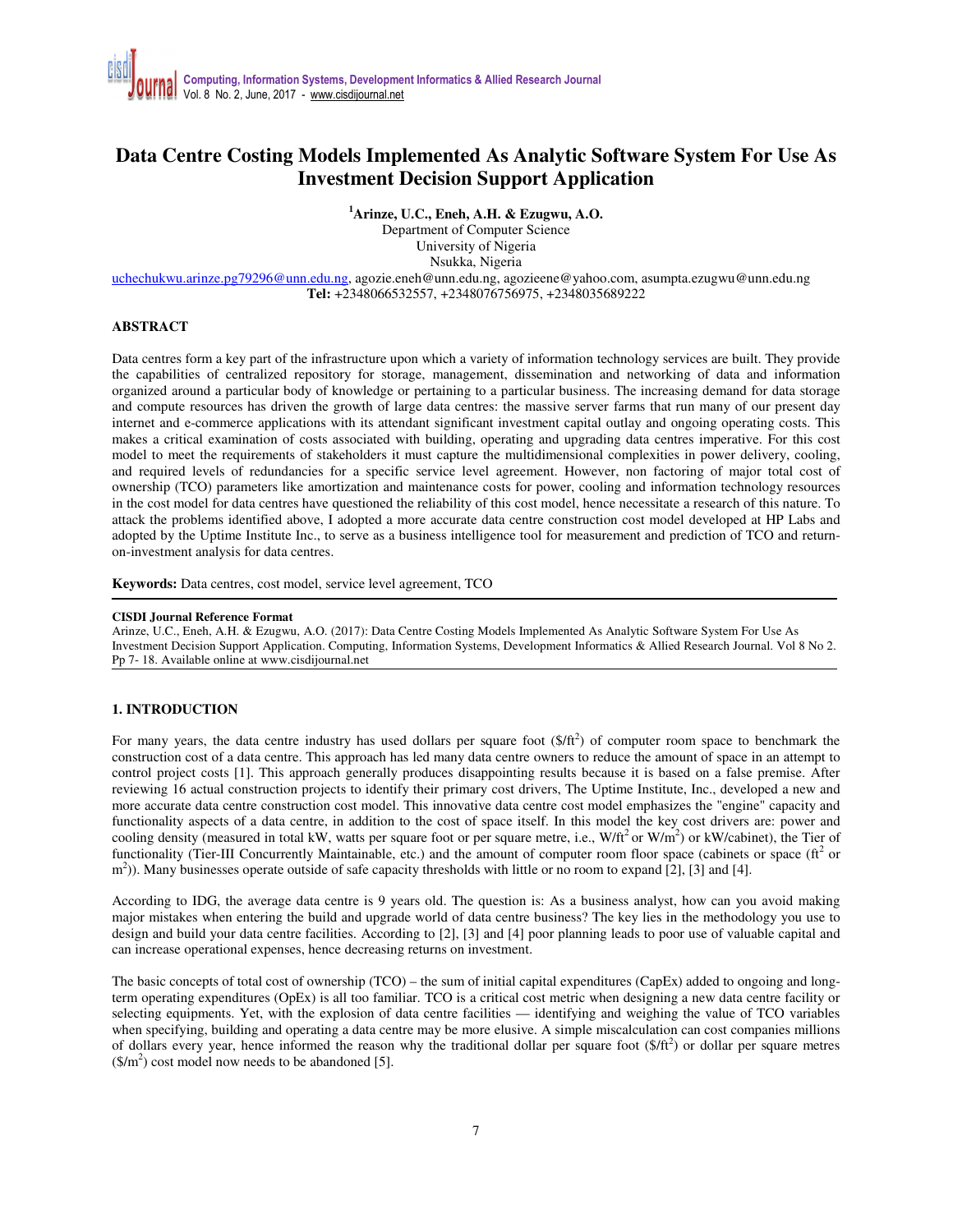Data centre facilities are capital-intensive in their design, construction and maintenance. Organizations that owns and operate them regard such infrastructure as their valued assets, not only due to their strategic importance in fulfilling their data services needs, but also due to the financial and cost implications involved in establishing and running such facilities. Financial Analysts are constrained in their investment appraisal of the profitability or otherwise that justifies investing huge sum of money in this critical sector, due to the lack of a comprehensive business intelligence (BI) data centre investment costing and management analytical model and tool to facilitate the prediction and measurement of total cost of ownership (TCO) for the physical infrastructure, network rooms and data centre IT support equipment, power and cooling redundancies [6]. In 1941, the successful revolution of data processing (DP) was started and hence the development of data centres (DaC). For the first time ever, engineer Konrad Zuse constructed an automatic computing machine – the  $Z3$  – for the four basic arithmetic operations plus finding roots using electro-magnetic switches only from the world of telecommunications. This automatic machine in the "computing room", the living room of his parents, weighed more than a ton and had the gigantic power demand of 4,000 watts. The pioneer knowhow of Zuse KG was integrated into the Siemens AG in 1967 and even today, it reflects our endeavour to push progress in DP technology and its related infrastructure [7].

The further development of information and communication technology (ICT) using electron tubes, magnetic storage devices and later semiconductor components has led to a world-spanning spread of data centres in science, industry and administration. In this way, the requirements regarding security and performance of the appertaining infrastructure were pushed upwards. The expansion of electronic data transfer, the networking of electronic media and, last but not least the spread of the Internet, in particular the "world wide web" developed at CERN (Conseil Europeen pour la Recherche Nucleaire) – the European Council for Nuclear Research, at the end of the 1980s generated a service sector in the field of data centres which grew dramatically and produced a growing demand for total availability and security of information [8]. Modern data centres began in the 1960s as central locations to house huge mainframe computers and the associated storage devices and other peripherals [9]. Many definitions have been used to describe "data centres" such as [10], [11], [12], and [13]. Data centre, according to the online encyclopaedia - Wikipedia is a facility used to house computer systems and associated components, such as telecommunications and storage systems, with their redundant or backup power supplies, data communications connections, environmental controls (e.g., heating, ventilation, air conditioning – HVAC, and fire suppression systems) and security devices. The main functions of a data centre facility are to centralize and consolidate information technology (IT) resources, house network operations, facilitate ecommerce and to provide uninterrupted services to clients on pay-per-use basis. These characteristics of data centres makes them much desired by large corporations that are involved in handling mission-critical, financial and analytics data processing applications, such as derivatives forecasting, risk and decision analytics and Monte Carlo simulations [6].

They may be, above all, highly functional buildings, but their design is evolving quickly, fuelled not only by the ever increasing need for efficiencies, infrastructure convergence and shared services, but also by the rapid growth, adoption and use of cloudbased computing solutions by top global information technology companies like Amazon.com, eBay, HP/EDS, IBM, Microsoft, Google, Salesforce.com, Oracle, Facebook and Yahoo! Inc respectively. Recent research report released by the Swiss-based World Economic Forum at Davos in collaboration with McKinsey and Co. [14] entitled, *"The Risk and Responsibility in a Hyperconnected World,"* reveals that major information technology trends, including Massive Analytics, Cloud Computing and Big Data, can create between US \$9.6 trn and US \$21.6 trn in value for the global economy. According to *International Data Corporation*, global IT spending is somewhere in the region of over US \$3.7 trillion (£2.3 trillion), and data centres, according to *The Gartner* group in its April 2014 forecast, will take up to US \$143 bn by end of 2014 representing a 2.3 per cent increase from 2013 which closed at US \$140 billion [14], [15] and [16], a high proportion of this expenditure is on servers, networking and storage devices which need to be housed in data centre facilities, due to the above reasons and myriad of others it makes a research of this type important so as to understand the underlying costs and complexities involved in developing such critical IT facilities and their underlying business models.



**Figure 2.1: Growth of cloud computing paradigm since 2005 Source: [49].**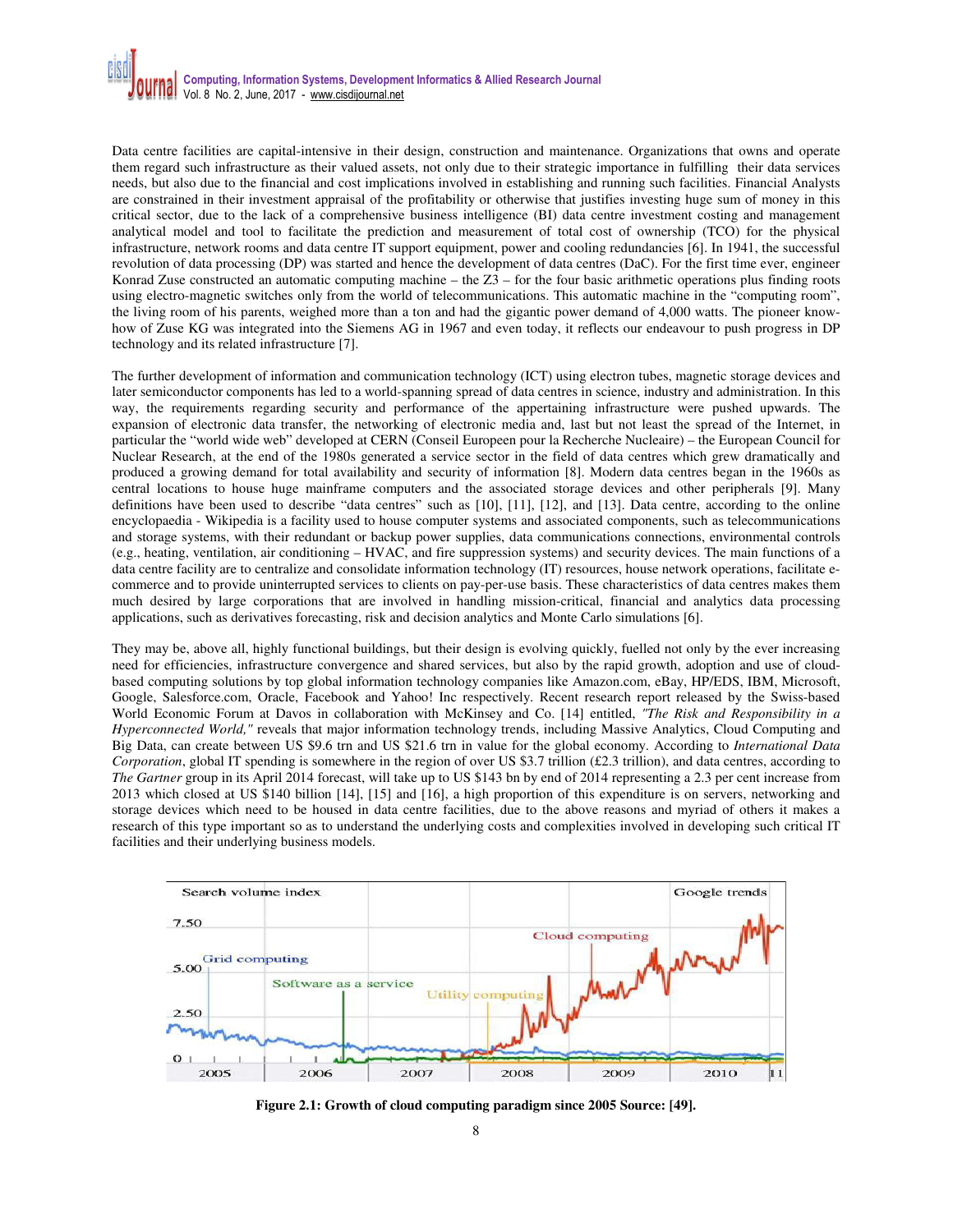Due to the explosive growth of data and the growing need to satisfy these data compute, storage and networking needs, it gave rise to the development of data centre facilities, which are houses that keeps storage servers for intensive computational purposes on pay-per-use basis. These data centres represent a significant investment in capital outlay and operating costs. These costs are spread on key components like: servers, power, network and building, as well as redundancies. The capitally-intensive nature of data centre facilities, has made it imperative for organizations to outsource their data centre and computing needs to independent service providers so as to leverage on the economies of scale of outsourcing such services and concentrate on their core business functions, [17].

According to **Cloud in Africa: Reality Check 2013 research study1**, released by *World Wide Worx* and *Cisco*. Nigeria lags substantially behind South Africa and Kenya with only 36 per cent of businesses currently using the Cloud via data centres, while about 50 per cent and 48 per cent of South African and Kenyan medium and large-scale businesses were already using cloud services. A significant 44 per cent of Nigerian businesses during the study said they will embrace the Cloud in the coming year, bringing the total in the country to 80 per cent by the end of 2014. This compares to 24 per cent of organisations in Kenya and only 16 per cent in South Africa, saying they will be taking up Cloud in 2014. According to the study, the key to the rapid adoption of Cloud computing in Nigeria and Kenya was found in the growing confidence that IT decision-makers have in the environment. "Even where confidence is not high, distrust in Cloud has almost entirely disappeared," revealed the report. Cisco Global Cloud Index Projected Cloud traffic is expected to dominate data centres in the third annual Cisco Global Cloud Index (2012 - 2017), [48], as shown below:

- Annual global data center IP traffic will reach 7.7 zettabytes by the end of 2017. By 2017, global data center IP traffic will reach 644 exabytes per month (up from 214 exabytes per month in 2012).
- $\triangleright$  Global data center IP traffic will nearly triple over the next 5 years. Overall, data center IP traffic will grow at a compound annual growth rate (CAGR) of 25 per cent from 2012 to 2017.
- Annual global cloud IP traffic will reach 5.3 zettabytes by the end of 2017. By 2017, global cloud IP traffic will reach 443 exabytes per month (up from 98 exabytes per month in 2012).
- $\triangleright$  Global cloud IP traffic will increase nearly 4.5-fold over the next 5 years. Overall, cloud IP traffic will grow at a compound annual growth rate (CAGR) of 35 per cent from 2012 to 2017.
- $\triangleright$  Global cloud IP traffic will account for more than two-thirds of total data center traffic by 2017.

In this paper, I reviewed related research works on data centre cost model by industry experts and researchers, with a view to identify the major cost drivers in a data centre cost model, and the mathematical relationship between them so as to provide an analytical framework or cost estimation model for effectively predicting and measuring the total cost of ownership(TCO) for data centres which will serve as a business intelligence tool for return-on-investment and profitability analysis, as well as other business decision processes, hence deepening understanding of the cost drivers of data centres, which provides insight into opportunities to control costs, [6].

# **2. LITERATURE REVIEW**

Extensive research works have been done by experts and enthusiasts in modeling the cost of planning, developing and operating data centres. The first of such effort was an independent research commissioned and underwritten by IBM Deep Computing Capacity on Demand (DCCoD) team led by Koomey, Brill, Turner, Stanley, and Taylor in 2006, which produced a white paper titled: A Simple Model for Determining True Total Cost of Ownership for Data Centres. The research paper was published by the *Uptime Institute* In 2007, which is the global think tank on data centre-related issues [6]. There are no recognized standards for measuring the total cost of ownership (TCO) of the physical infrastructure of data centres and their support equipment. Simple cost models of summing the various CapEx and OpEx items do provide insight into total cash outlay, but they do not account for the utilization of the equipment and operating and maintenance costs, [18]. Previous TCO calculation efforts for data centres [1], [18] and [19] have been impressive, but generally have been incomplete and imperfectly documented, due to their use of total cost of ownership model or approach in isolation of other important cost parameters, hence ignores equipment and infrastructure operating, maintenance and amortization costs due to depreciation.

These works have been impressive in providing insight into what it takes to build and operate a data centre, but generally limited due to their imperfect documentation and inability to capture the multidimensional complexities of data centre performance using cost metrics like: dollars per kW, dollars per square foot, watts per square foot, cost to build per square foot, dollars per kW, respectively. In all the researched literature on data centre cost modeling, the works of [1] and [19 - 30] were outstanding, more analytical and broad-based in that they came up with a more innovative and radical approach that involves combining the various data centre cost modeling parameters, so as to factor in the various amortization, operation and maintenance costs of the key cost drivers like: space, power, cooling and operations respectively. The summaries of reviewed literature are shown in Table 3.1 below: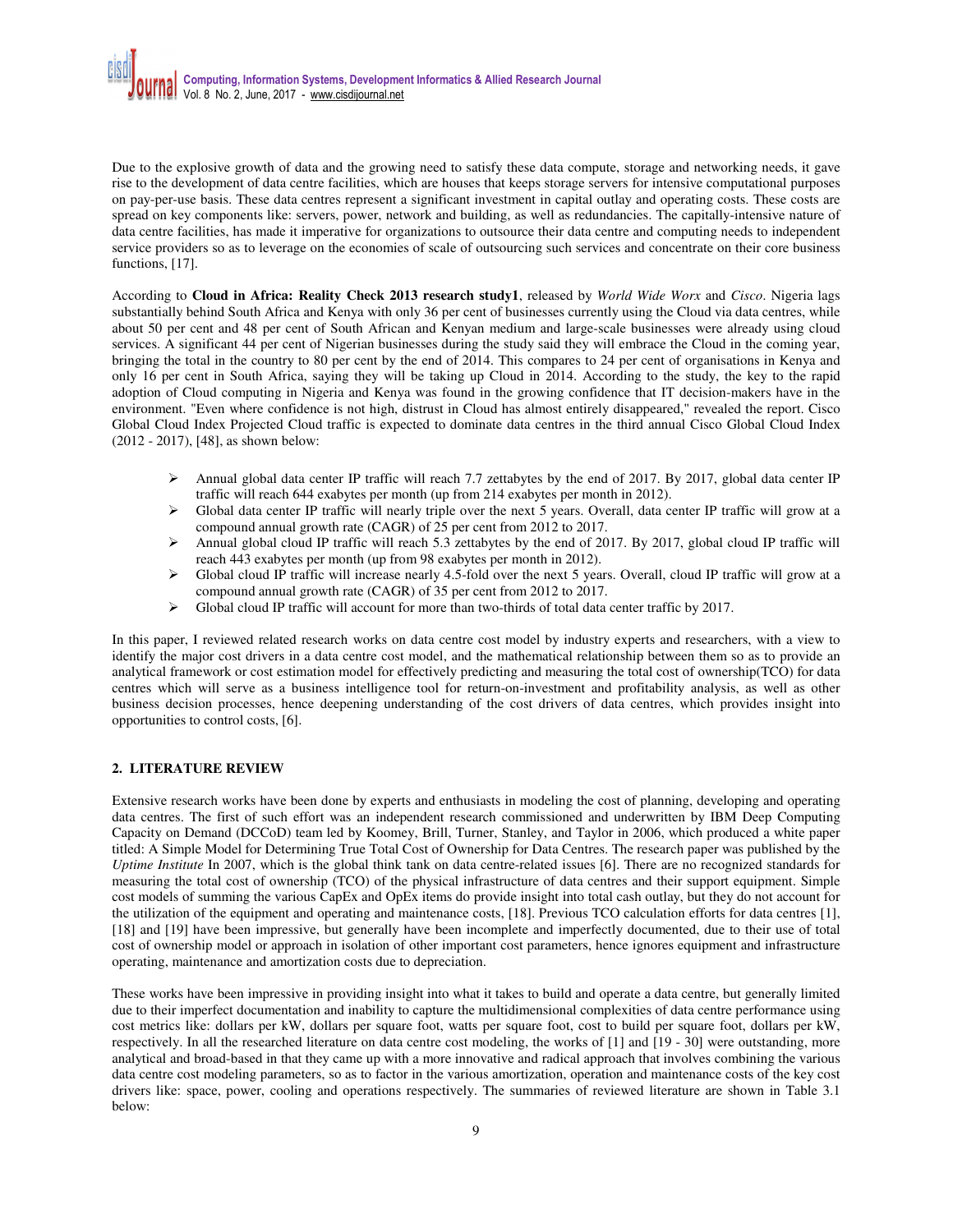| S.No.            | <b>Researchers/Authors &amp; Year</b><br>of Publication                                              | <b>Title of Research Work Under</b><br><b>Review</b>                                                                          | <b>Remarks/Comments</b>                                                                                                                                                                             |
|------------------|------------------------------------------------------------------------------------------------------|-------------------------------------------------------------------------------------------------------------------------------|-----------------------------------------------------------------------------------------------------------------------------------------------------------------------------------------------------|
| 1.               | America Power Conversion<br>$(APC)$ , $(2003)$ .                                                     | Determining Total Cost of Ownership<br>For Data Center and Network Room<br>Infrastructure                                     | A method for measuring TCO of<br>data centres and network room<br>physical infrastructure, by summing<br>the cost drivers of the TCO.                                                               |
| $\overline{2}$ . | Chandrakant, P.D., & Amip, S.J.,<br>(2005).                                                          | Cost Model for Planning,<br>Development and Operation of a Data<br>Center                                                     | Outlined the complex mathematical<br>models for the TCO cost drivers and<br>their relationships with examples.                                                                                      |
| 3.               | Koomey, J., Brill, K., Turner,<br>P.W., Stanley, J., & Taylor, B.,<br>(2006).                        | A Simple Model for Determining True<br>Total Cost of Ownership for Data<br>Centers.                                           | Presented a simple model to<br>determine TCO of Data centres and<br>cost saving strategies.                                                                                                         |
| 4.               | Turner, P.W., & Seader, H.J,<br>(2006).                                                              | Dollars per Kw plus Dollars per<br>Square Foot Are a Better Data Center<br>Cost Model than Dollars per Square<br>Foot Alone   | Provides a new, innovative and more<br>accurate way to predicting the TCO<br>of data centres by emphasising on<br>the functionality aspects of data<br>centres in addition to the cost of<br>space. |
| 5.               | Kevin, L., Parthasarathy, R.,<br>Jichuan, C., Chandrakant, P.D.,<br>Trevor, M., & Steve, R., (2008). | <b>Understanding and Designing New</b><br><b>System Architectures for Emerging</b><br><b>Warehouse-Computing Environments</b> | Outlined the basic components of the<br>TCO as: base hardware costs and<br>burdened power and cooling costs<br>respectively.                                                                        |

#### **Table 3.1: Summary of Literature Review on data centre costing**

### **3. KEY COST DRIVERS IN A DATA CENTRE COST MODEL**

The following are the major cost parameters in a data centre facility viz:

- **Cost of Space:** The cost of land is directly connected to real estate prices and this varies greatly according to the geographic location of the data center. A comprehensive data center cost model must account for such variation in real estate price.
- **Recurring Cost of Power:** The electricity costs associated with continuous operation of a data center are substantial; the direct cost of drawing this power from the grid should be included. It is valued at about 10-15 per cent of total cost of the data centre.
- **Maintenance, Amortization (Depreciation) of the Power Delivery, Conditioning and Generation**: Data centers are a critical resource with minimally affordable downtime. As a result, most data centers are equipped with back-up facilities, such as batteries/fly-wheel and on-site generators. Such back-up power incurs installation and maintenance costs. In addition, the equipment is monitored continuously, and costs associated with software and outsourced services must be included.
- **Recurring Cost of Power required by the Cooling Resources**: The environment internal to the data centre must be maintained at a sufficiently low temperature for optimal rack operation. Since the electrical power consumed by the compute resources is dissipated as heat, an adequate cooling infrastructure is required for data centre operation. State-of-the-art cooling resources tend to require almost as much power as that dissipated by compute resources to affect heat removal; this is a substantial addition that should be factored into a data centre cost model.
- **Maintenance and Amortization (Depreciation) of the Cooling Resources**: Like the power system, data centres usually have backup chillers or air-conditioning units. The operation and maintenance (O&M) costs associated with the cooling infrastructure can be significant. In addition, the equipment is monitored continuously, and costs associated with software and outsourced services must be included.
- **Utilization of Critical Space**: The data centre is a critical facility, and therefore care is required to "right" provision the data centre resources. Sub-optimal operation (through "over-provisioning" or "under-provisioning" the available space) effectively raises the cost of ownership for a given data centre. Table. 5.1 below provide a rough guide to associated costs and assumptions made while determining the total cost of ownership for such facilities. Costs are amortized, i.e., one time purchases are amortized over reasonable lifetimes. By amortizing, we obtain a common cost run rate metric that we can apply to both one time purchases (e.g., for servers) and ongoing expenses (e.g., for power), [21].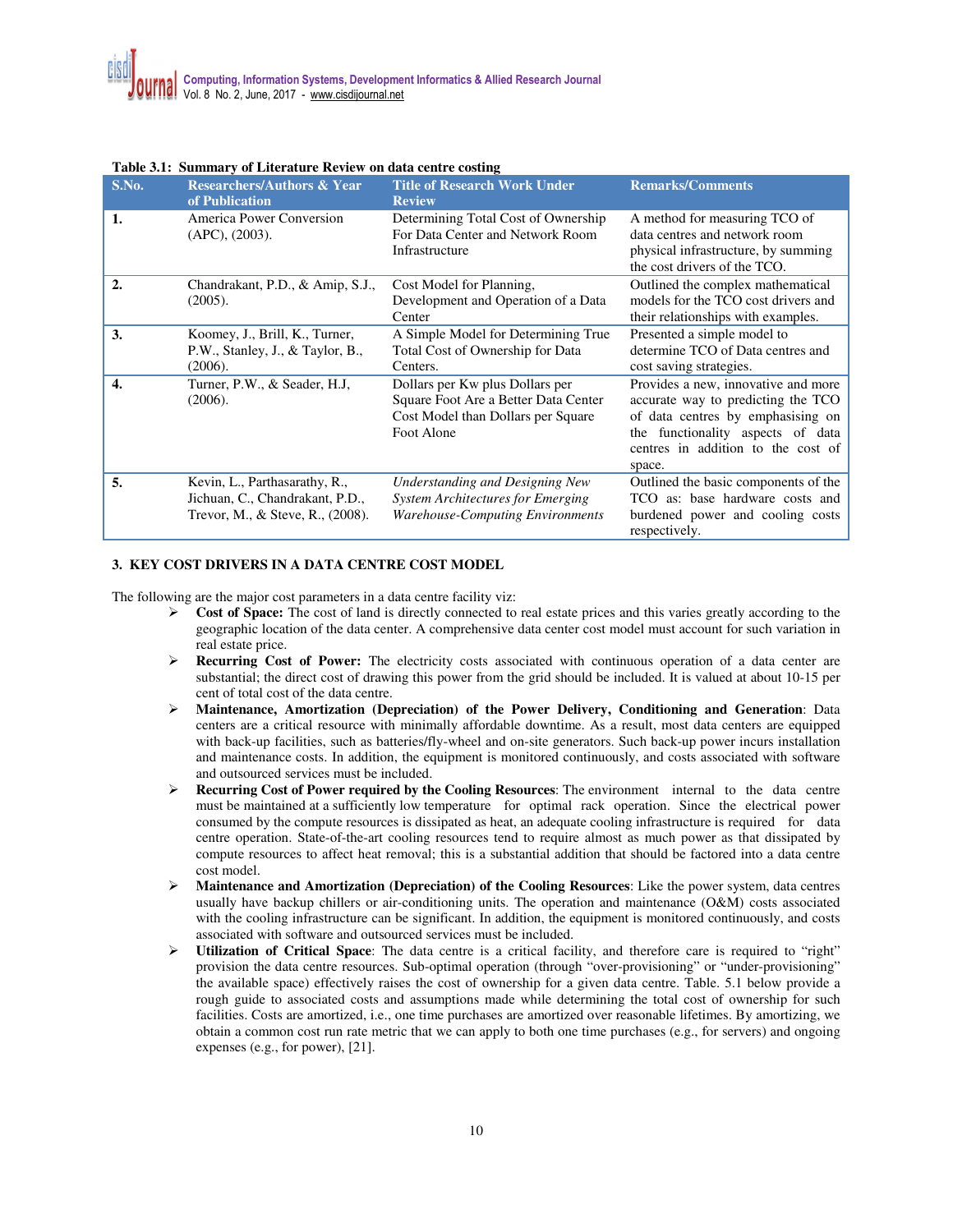| Table 3.2: Guide to where costs go in the data centre [21] |                   |                                |  |
|------------------------------------------------------------|-------------------|--------------------------------|--|
| <b>AMORTIZED COST</b>                                      | <b>COMPONENTS</b> | <b>SUB-COMPONENTS</b>          |  |
|                                                            |                   |                                |  |
| $-45%$                                                     | <b>Servers</b>    | CPU, memory, storage systems   |  |
| $-25%$                                                     | Infrastructure    | Power distribution and cooling |  |
| $~15\%$                                                    | Power Draw        | Electrical utility costs       |  |
| $~15\%$                                                    | <b>Network</b>    | Links, transit, equipment      |  |





**Figure 3.1: Pie-chart showing percentage that the various cost drivers takes in a typical data centre.**



**Figure. 3.2: Pie-chart showing amounts of money (in US \$) that the various cost drivers takes in a typical data centre. Source: http://mvdirona.com/jrh/TalksAndPapers/PerspectivesDataCenterCostAndPower.xls**

# **4. DATA CENTRE COST MODELING ASSUMPTIONS**

To determine the true total cost of ownership of data centres and express it on a per-rack basis requires a significant amount of data, including capital, engineering, installation, and operating cost data for the various elements of physical data centre or network room infrastructure, as well as design-related parameters such as: sq.feet per rack, watts per rack, utilization schedule, expected lifetime, redundancy options, et cetera. The typical data centre was defined to be one exhibiting the following characteristics in other to determine the TCO: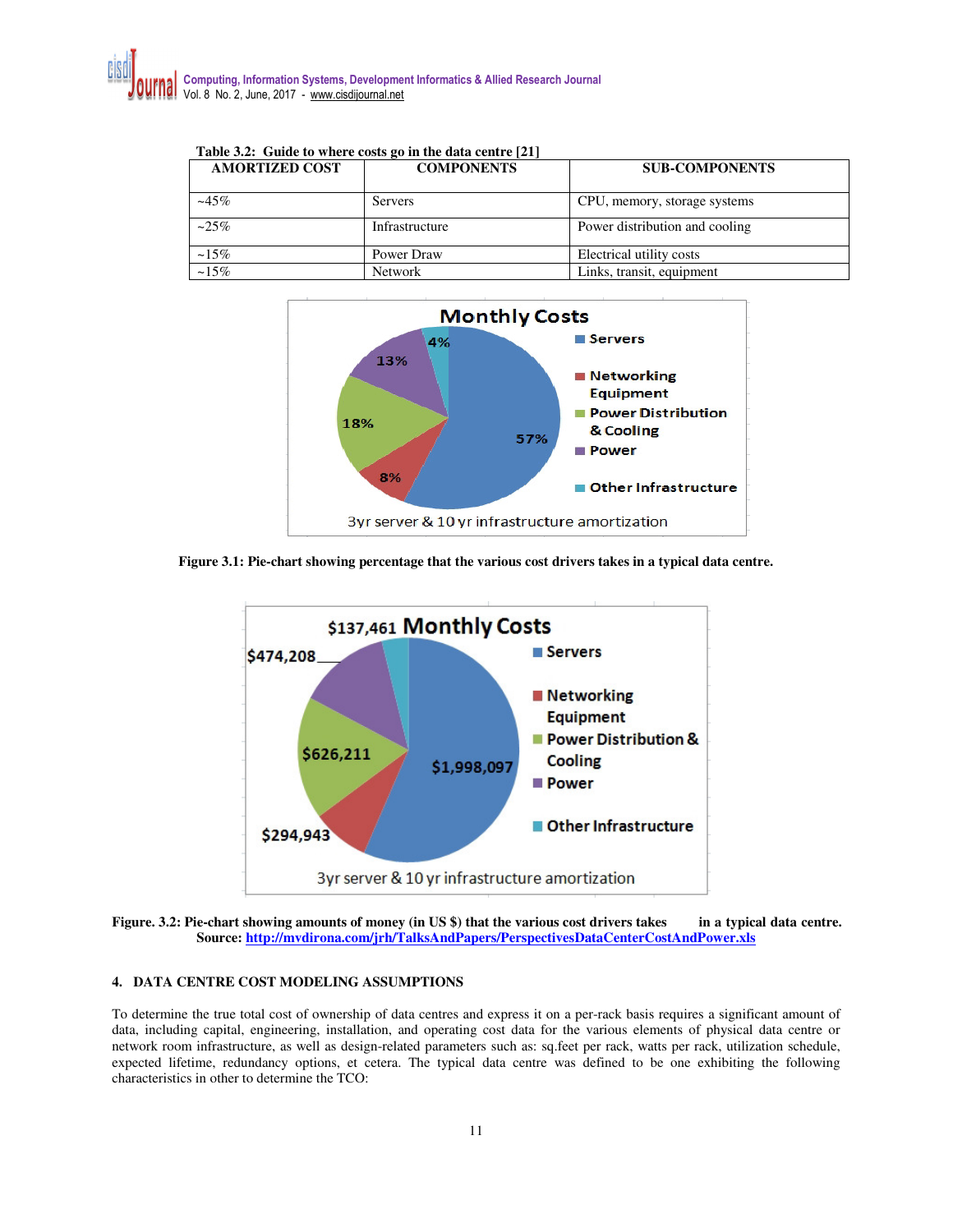| No. | <b>Parameters/Variables</b> | <b>Values</b>         |
|-----|-----------------------------|-----------------------|
| I.  | Power Rating                | 10MW                  |
| 2.  | Power Density               | $50W/\text{ft}^2$     |
| 3.  | Life Cycle                  | 10 Years              |
| 4.  | Average Rack Power          | 1500W                 |
| 5.  | Redundancy                  | 2N                    |
| 6.  | $J_1$                       | 1.33                  |
| 7.  | $K_1$                       | 1.33                  |
| 8.  | $K_2$                       | 1.0                   |
| 9.  | $L_1$                       | 1.5                   |
| 10. | <b>NOI</b>                  | $$50/ft^2$            |
| 12. | $U_{s, A\&M}$ (Power)       | 0.072/W               |
| 13. | $U_{\text{s,grid}}$         | \$100 MWh             |
| 14. | $A_{data \text{ centre}}$   | $20,000 \text{ ft}^2$ |
| 15. | % Occupancy                 | 50%                   |
| 16. | $U_{\$, A&M}$ (Cooling)     | \$0.036/W             |

### **Table 4.1:** Data Centre Cost Modeling Assumptions values

In order to model the total cost of ownership of a typical data centre, the following cost assumptions were made as shown in Table 4.2 below [6]:

| #   | <b>COST COMPONENTS</b>                   | <b>VALUES</b> | <b>REMARKS</b>                                                                                                                                                                                                       |
|-----|------------------------------------------|---------------|----------------------------------------------------------------------------------------------------------------------------------------------------------------------------------------------------------------------|
| 1.  | Size of Facility (Critical Load)         | 8,000,000     | [Chosen to get ~50k servers -- As PUE improves, critical<br>load goes up without total load changing]                                                                                                                |
| 2.  | Cost of Power (\$/kwh):                  | \$0.072       | [Can range between just under \$0.03 and over \$0.15<br>depending upon region]                                                                                                                                       |
| 3.  | Cost Per Critical Watt in \$/W           | \$9.00        | $$12.50/W$ for<br><i>[Uptime</i><br>$tier$ $II$ :<br><i>institute says</i><br>http://uptimeinstitute.org/wp_pdf/%28TUI3029A%29Cost<br>_ModelDollarsperkWPlusDollars.pdf]                                             |
| 4.  | <b>Facilities Amortization:</b>          | 120           | $(10$ Years)                                                                                                                                                                                                         |
| 5.  | Watts/Server                             | 165           |                                                                                                                                                                                                                      |
| 6.  | $Cost/Server (\$)$                       | \$1,450.00    |                                                                                                                                                                                                                      |
| 7.  | Server Amortization (months)             | 36            | $(3 \text{ years})$                                                                                                                                                                                                  |
| 8.  | Network<br>Amortization<br>(months)      | 48            | [4 years: most use 5 years today but this is trending down<br>with move to commodity net gear and I think it'll be 3<br>years soon]                                                                                  |
| 9.  | Annual Cost of Money (%):                | $5\%$         |                                                                                                                                                                                                                      |
| 10. | Average Load Critical Usage<br>$(\%):$   | 80%           | [Average % of provisioned power used]                                                                                                                                                                                |
| 11. | Effectiveness<br>Power<br>Usage<br>(PUE) | 1.45          |                                                                                                                                                                                                                      |
| 12. | Power & Cooling Infrastructure<br>$(\%)$ | 82%           | [% of infrastructure that is power $\&$ cooling-- Christian<br>Belady @ msft], [Excluding network egress charges,<br>operating system and application stack costs all of which<br>are workload & approach dependent] |

## **Table 4.2: Data centre cost modeling assumptions for key drivers**

**(Source: http://mvdirona.com/jrh/TalksAndPapers/PerspectivesDataCenterCostAndPower.xls).**   *(Note: All costs are in 2016 dollars, i.e., US \$1=476 Naira)*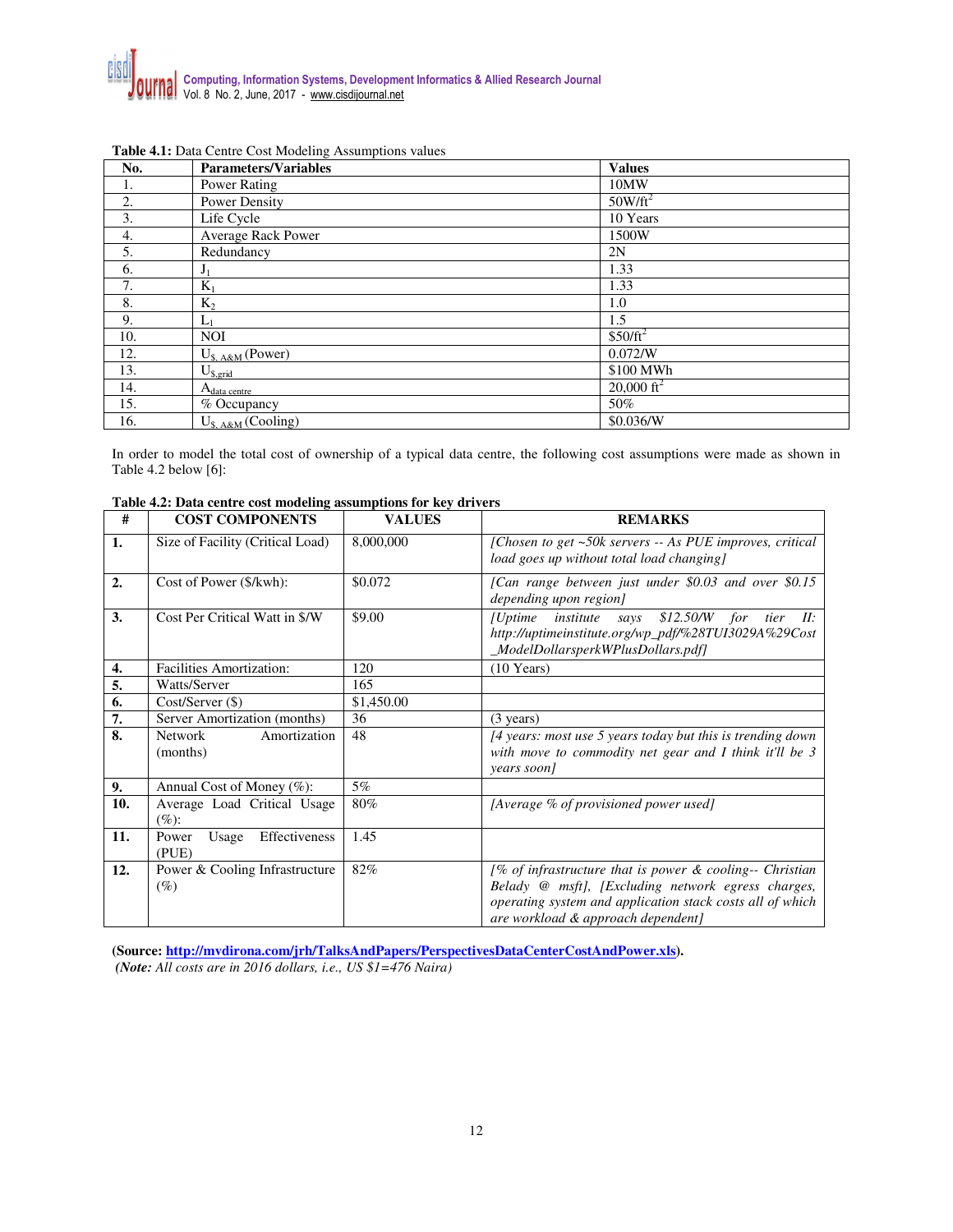# **5. MODELING THE DATA CENTRE SPACE**

The real estate value for commercial properties is typically estimated as the ratio of two parameters [43, 44]:

- $\triangleright$  **The Net Operating Income (NOI) per month**, which is usually calculated as the difference between gross income and operating expenses (without including debt service costs such as amortization, depreciation and interest), and
- **►** The Capitalization Rate ("cap rate"), which is conceptually similar to the P/E (price/earnings) ratio in the stock market [Sivitinades, P., Southard, J., Torto, R. G., Wheaton, W. C., 2001,]. A P/E of 40 means the stock is selling at 40 times its current value, or it will take an investor 40 years to get his/her money back; similarly, the capitalization rate is a representation of the ratio of current valuation to expected return [Barclay Associates, 2004]. A cap rate of 10% is typical for most income property, although cap rates ranging from 9% to 13% may often be encountered [Simpson, J., Simpson, E., 2003]. Thus, the real estate value of a commercial property can be given as:

**Pricereal estate = NOI …….……………….................................................................. 5.1** 

### **Cap Rate**

Equation 5.1 is based entirely on the real estate value. For a data center, however, a difference is made between the *total space, active space,* and *leased space* [Blount, H. E., Naah, H., Johnson, E. S., 2001, Evans, R., 2003].The total property value of a data centre may include the real estate necessary for the plant chillers, power generation systems, and other auxiliary subsystems; however, operating income is typically only realized in that portion of the data centre which is populated with computing equipment [Ron, Kalich., and Gautam, Barua., 2002]. Thus, the level of occupancy in a given data centre should be included in the calculation of Eq. 5.1:

**Costspace =** (**NOI/ft<sup>2</sup> ) (Adata centre) (% Occupancy) …………........................................ 5.2 Cap Rate** 

### **5.1 Modeling Burdened Cost of Power Delivery**

While tenants in a rented house are billed based on number of rooms they are occupying, a data centre client-a given system housed in a given rack-requires conditioned power on a continuous basis, and has special requirements for cooling. In addition to the electricity costs for power from the grid, the power delivery system in a data center includes conditioning, battery back-up, on-site power generation, and redundancy in both delivery as well as generation. Depreciation (amortization) and maintenance costs are associated with the infrastructure required to enable each of these functions. Indeed, data centre experts often talk about conditioned power cost being three times that of grid power [42]. Thus, rather than just the direct cost of power delivery, a *burdened* cost of power delivery should be considered as follows:

**Costpower = U\$,grid.Pconsumed + K1U\$,grid.Pconsumed ……………............................................ 5.3 hardware hardware** 

Where the power burdening factor  $K_1$  is a measure of the increased effective cost of power delivery due to amortization and maintenance costs associated with the power delivery system. It should be noted that depreciation is relevant to the maximum (rated) power capacity of the data centre, i.e. if a data centre is built and had equipment commissioned to operate at 10 MW, then the amortization costs will be derived from the capital necessary to enable a 10-MW delivery system. Thus, a data centre being operated at lower capacities inherently fails to adequately recover initial investment. Therefore, a penalty for sub-optimal operation should be inherently included in the K1 factor, which can be given as follows:

$$
K_{1} = \frac{J_{1}U_{\text{s,AAM power}}}{U_{\text{s,grid}}}
$$
 5.4

Where  $J_1$  is the capacity utilization factor, which is given as: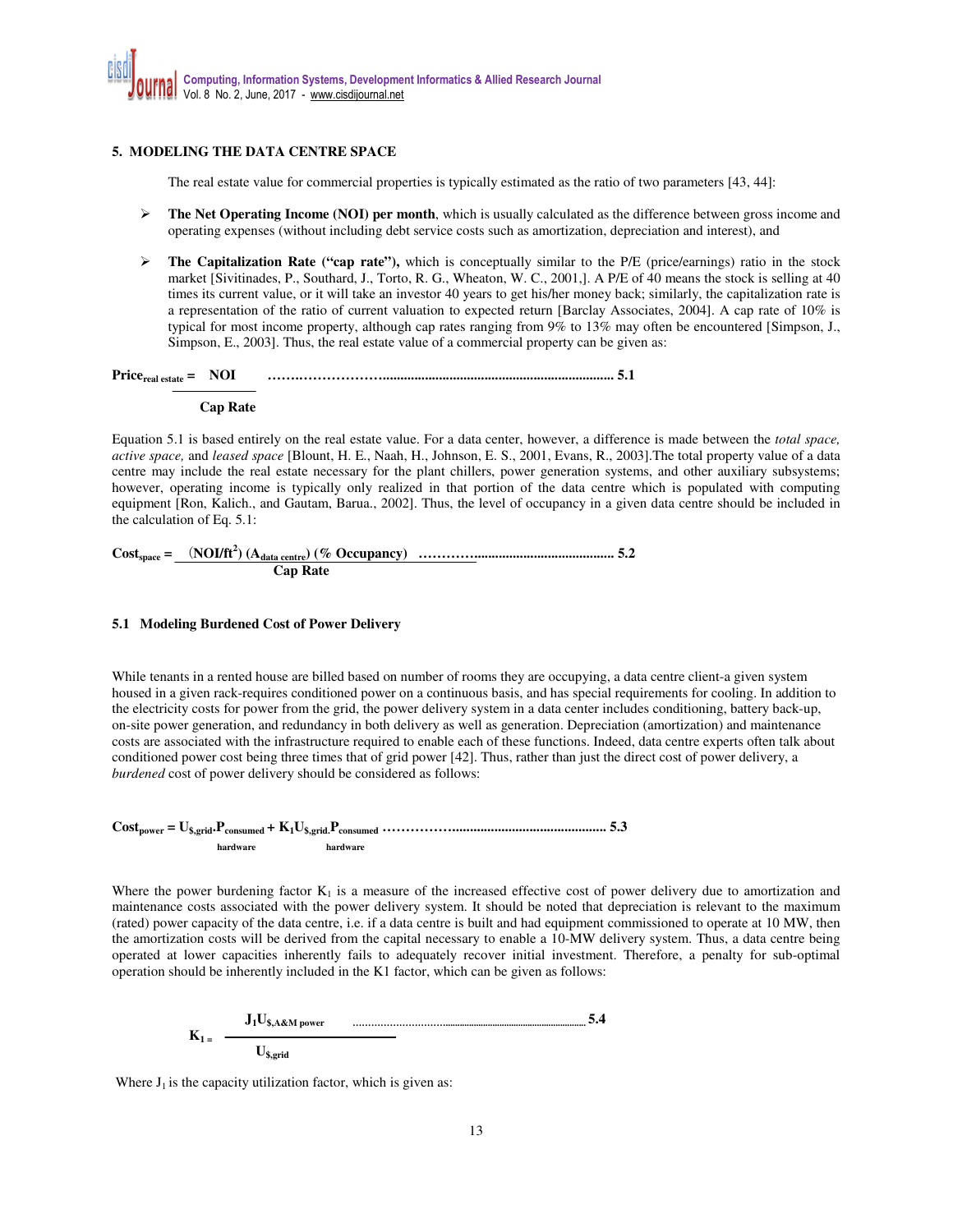

From Eq. 5.4 K1 is the ratio of the realized (weighed) amortization and maintenance costs per Watt of power delivered to the direct cost of electricity (per Watt) drawn from the grid. This can be calculated on a monthly basis. J1 weighs the amortization costs by measuring the level of utilization of the conditioned space in the data center. Combining Eqs. 5.3, 5.4 and 5.5 we have:

|          |       | 5.O |
|----------|-------|-----|
| hardware | power |     |

Equation 5.6 gives the costs associated with power delivery to the data centre in terms of direct electricity costs ( $U_{s,grid}$ ) and indirect electricity costs (burdening factors, represented by  $U_{\$,A\&M}$ ).

#### **5.2 Burdened Cost of Cooling Resources**

In addition to the power delivered to the compute hardware, power is also consumed by the cooling resources, [46 and 47]. Amortization and maintenance costs are also associated with the cooling equipment, so that the cost of cooling can be given as:

 $\text{Cost}_{\text{power}} = U_{\text{S}, \text{ grid}} P_{\text{cooling}} + K_2 U_{\text{S, grid}} P_{\text{cooling}} \dots P_{\text{covling}} \dots P_{\text{covariant}} P_{\text{covariant}} P_{\text{covariant}} P_{\text{covariant}} P_{\text{covariant}} P_{\text{covariant}} P_{\text{covariant}} P_{\text{covariant}} P_{\text{covariant}} P_{\text{covariant}} P_{\text{covariant}} P_{\text{covariant}} P_{\text{covariant}} P_{\text{covariant}} P_{\text{covariant}} P_{\text{covariant}} P_{\text{covariant}} P_{$ 

The load on the cooling equipment is directly proportional to the power consumed by the compute hardware. Representing this proportionality in terms of the load factor L1, we get:

 **Pcooling = L1 . Pconsuned .…………………………………......................................…........... 5.8 hardware** 

Substituting Eq. 5.8 into Eq. 5.7:

```
Costcooling = (1 + K2
) L1 U$,grid Pconsumed …………………................................................... 5.9 
                                        hardware
```
Where the cooling burdening factor  $K_2$  is a representation of the amortization and maintenance costs associated with the cooling equipment per unit cost of power consumed by the cooling equipment. As with the power delivery system, the **K<sup>2</sup>** cost is based on the maximum (rated) power capacity of the data centre, i.e. if a data centre is built to operate at 10 MW, then the amortization costs will be derived from the capital necessary to enable the cooling system necessary for a 10-MW load. Thus, a data centre being operated at lower capacities inherently fails to adequately recover initial investment. Therefore, a penalty for sub-optimal operation should be included in the **K2** factor, which can be given as follows:

$$
K_1 = \frac{J_1 U_{\text{S,AA}M \text{ power}}}{U_{\text{S,grid}}}
$$

Where  $J_1$  is the capacity utilization factor given by equation 5.5. It should be noted that the capacity utilization penalty of Eq. 5.10 is different from the load factor penalty of Eq. 5.8 in the sense that  $L_1$  is non-optimal because of *design* inefficiencies in the cooling system, while J<sub>1</sub> is non-optimal because of *operational* inefficiencies in the data centre. Combining Eqs.5.5, 5.9 and 5.10:

**Costcooling = U\$,grid L1 Pconsumed + U\$,A&M J1L1 Pconsumed ………………………..........…… 5.11 hardware cooling hardware**

### **5.3 Overall Model For Cost Of Space, Power and Cooling**

Since the key cost drivers in a typical data centre has been modeled [Eq. 5.2] as well as the recurring costs for burdened delivery of power [Eq. 5.3] and cooling [Eq. 5.9]. The next challenge is to determine the total cost of ownership for our hypothetical data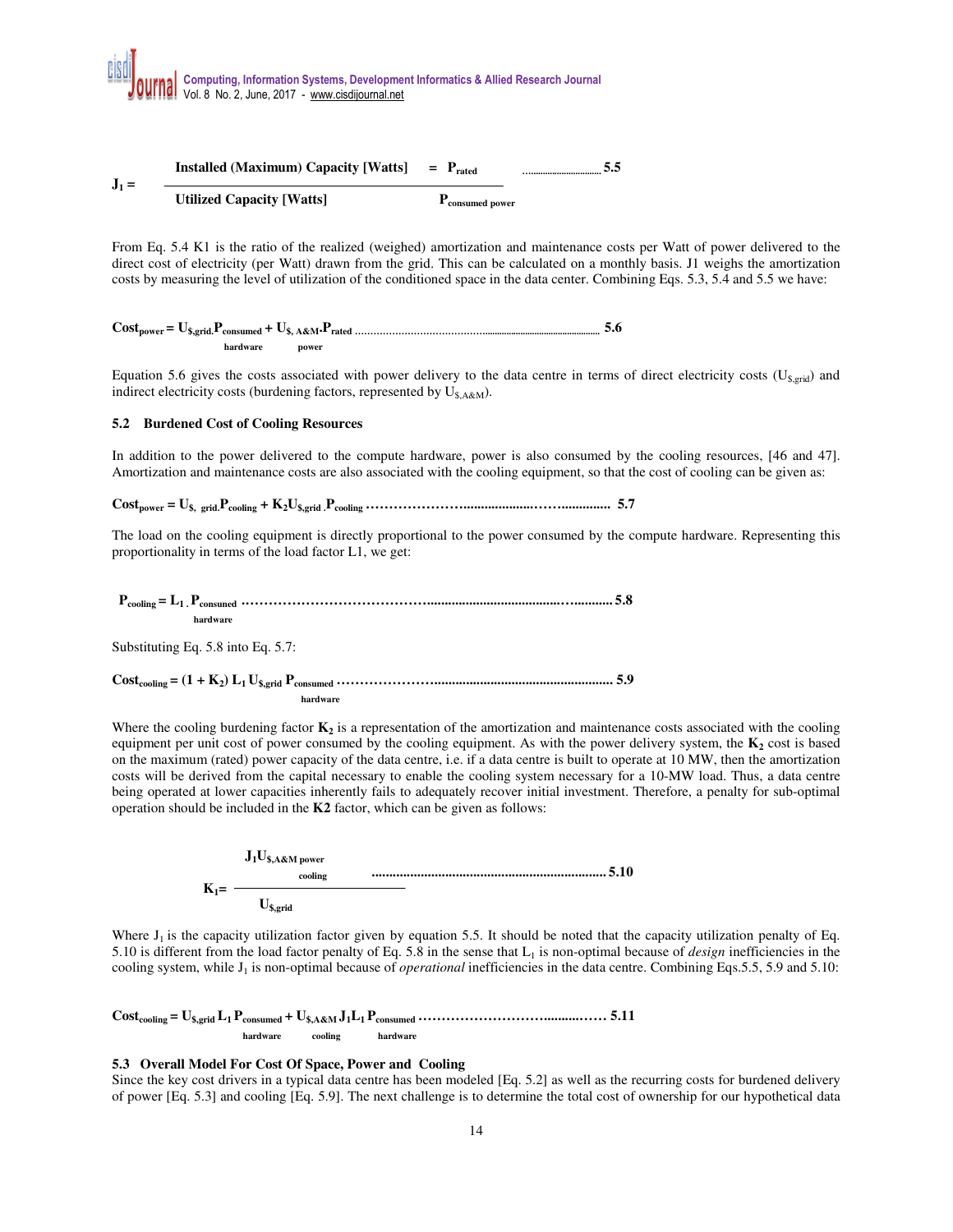

centre. This (TCO) can be determined by changing the cost of space into a per month recurring cost estimate, this is to enable summation with the power + cooling costs. As a first-order estimate, we consider that the reason the data center space becomes more valuable than any other commercial property is because it is enabled by burdened power delivery and cooling resources. However, the costs for cooling and power are accounted for separately, i.e. if  $K_1$ ,  $K_2$ ,  $L_1$  etc were all zero, then the value of the data center should become identical to that of any commercial real estate [19, 20, 30, 42]. Thus, the average  $$/ft<sup>2</sup>$  commercial rates for the market can be used as a basis for determining the value of the data centre real estate. (The appropriate  $$/ft^2$$ value will depend on the cap rate and other considerations discussed earlier in Eq. 5.1 to Eq. 5.2.) That is:

# $\text{Cost}_{\text{space}} \approx (\text{S/ft}^2) \; (\text{A}_{\text{data centre}}) \; (\text{% Occupancy}) \; \dots \text{...} \dots \text{...} \dots \text{...} \dots \text{...} \dots \text{...} \dots \text{...} \dots \text{...} \dots \text{...} \dots \text{...} \dots \text{...} \cdot \text{...} \cdot \text{...} \cdot \text{...} \cdot \text{...} \cdot \text{...} \cdot \text{...} \cdot \text{...} \cdot \text{...} \cdot \text{...} \cdot \text{...} \cdot \text{...} \cdot \text{...} \cdot \text{...} \cdot \text{...} \cdot \text$

Where the  $$/ft^2$$  is the average income per unit area that might be realized each month for a commercial property specific to the geographic area under consideration. Combining Eqs. 5.3, 5.9, and 5.12, the overall cost for data center space and power is obtained as:

# $\text{Cost}_{\text{space}} = [(\text{$f/ft}^2) \ (A_{\text{data centre}}) \ (\text{$\% \text{ Occupancy}})]$

 **cooling power** 

**+ [(1 + K1 + L1 + K2L<sup>1</sup> ) U\$,grid Pconsumed] ................... 5.13**

The first term in the above model represents the cost of the real estate, while the second term represents the combined costs of power for hardware and power for cooling equipment. Amortization costs as well as penalties for inefficient utilization of critical data center resources is captured in the multiplying factors  $K_1$ ,  $K_2$ , and  $L_1$ . The remaining costs of operation, including personnel, licensing and software, are analyzed in the next section. The equation can be further simplified to cost out space in terms of critical space used in  $ft^2$  as:

# $Cost_{space} = (\frac{4}{11}) (A_{critical,}ft^2) + (1 + K_1 + L_1 + K_2L_1) U_{\frac{8, grid}{11}} * P_{consumed} \dots \dots \dots \dots \dots \dots \dots \dots 5.14$  **power cooling**

## **5.4 Data Centre Management and Operating Costs**

Data Centre Management refers to the role of an individual within the data centre (data centre manager) who is responsible for overseeing technical and IT issues within the data center. This includes computer and server operations, data entry, data security, data quality control and management of the services and applications used for data processing. Data center management integrates into other IT systems for complete data synchronization including virtual systems, proprietary systems, and automation. Data center management requires a number of tools, IT policies and strategies to create and maintain a secure and efficient data center. It also entails monitoring and managing the performance of servers in a data centre. Data centre management aims to optimize the performance of data centre servers by tracking key metrics, such as CPU load and memory usage, for each server. Data centre management may require administrators to have visibility into both virtual and physical servers in the data centre, [19, 20, & 30].

#### **5.4.1 Calculating the Total Cost of Operating and Running a Data Centre**

Here a summation of the total cost of operating and managing a data centre will be obtained viz:

### **5.4.2 Personnel And Software Costs**

The objective of this project report is to focus on the physical space, power and cooling costs. However, in order to estimate the total cost, an estimate of personnel and software costs is not only necessary, but critical. The personnel costs associated with management of heterogeneous set of applications and physical compute, power and cooling resources across the data center needs to be captured. The emergence of utility models that address the heterogeneity at a centralized level enables one to normalize the personnel cost to the number of active racks in the data centre. Furthermore, in standard instances, there is a clear segregation of installations resulting from the need for physical security or due to high power density deployment of uniformly fully loaded racks, [19, 20, 30, & 42].

### **5.4.2.1 Personnel Costs**

Personnel cost may be considered in terms of number of information technology (IT) facilities and administrative resources utilized per rack per month. These are internal personnel (excluding those covered by preventive maintenance contracts for power and cooling equipment) utilized per rack in a data center. Including costs for the average number of IT personnel per rack  $(M<sub>1</sub>)$ , the average number of facilities personnel per rack  $(M_2)$ , and the average number of administrative personnel per rack  $(M_3)$ , the total personnel costs are obtained as follows: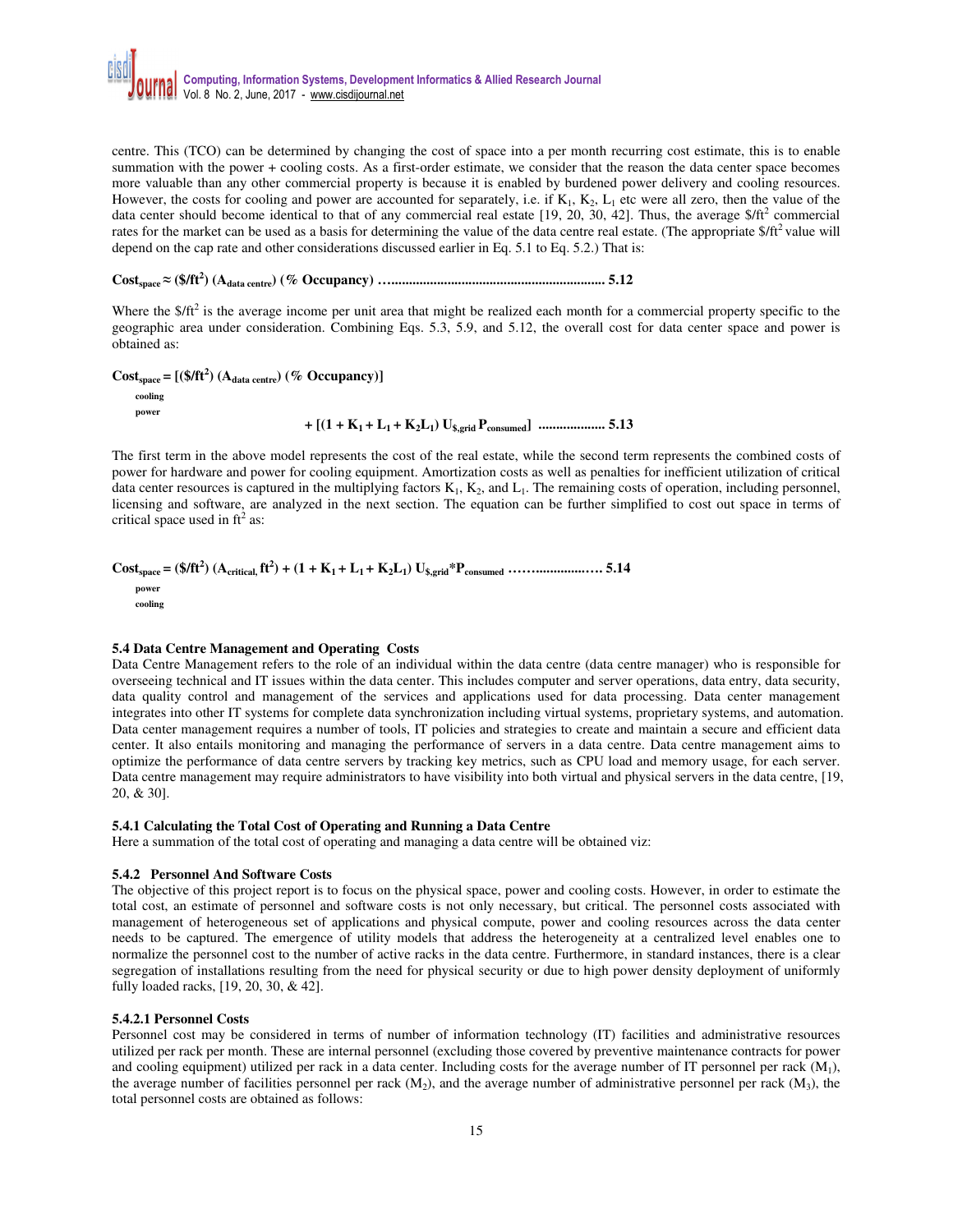

**Costpersonnel = (M1 + M2 + M<sup>3</sup> ) Savg = Mtotal . Savg ……………………....................................…….............. 5.15 per rack** 

# **5.4.2.2 Depreciation of Information Technology Equipment**

In a managed services contract, the equipment is provided by the data centre operator, and thus the total cost of operation must account for IT equipment depreciation. Assuming a rack full of industry standard servers, the list cost of IT equipment can be determined using manufacturer's list price. Using straight line depreciation, the cost of depreciation of a rack full of industry standard servers may be determined on a monthly basis as follows, [19, 20, 30, and 42]:

| $Cost_{deprecision} = IT_{dep} =$ | <b>Rack Purchase Cost</b> |  |
|-----------------------------------|---------------------------|--|
| per rack                          |                           |  |

 **Lifetime of rack (usually 3 years)** 

# **5.4.2.3 Software and Licensing Costs**

In a managed services contract, data centre personnel administer the installation of the operating system (OS), patches and resources for load balancing. The user's only responsibility may be to manage the application on the server. The personnel and hardware cost associated with the data centre side of the cost is captured in sections 5.6.2.1 and 5.6.2.2, respectively. However, the software and licensing costs must also be applied to determine the overall cost. A first order strategy is to look at the total licensing cost, and the number of racks being utilized for IT purposes, and determine the cost on a per rack basis as follows, [19, 20, 30, 42]:

| per rack |  |
|----------|--|

## **5.4.2.4 Total Cost Of Rack Ownership and Operation**

Combining Eqs.5.15, 5.16 and 5.17, the total costs of data centre operation/management can be estimated as, [19, 20, 30, and 42]:

**IT Operation Costtotal = R (Mtotal Savg + ITdep + σ1) …………………............................. 5.18** 

Combining Eq. 5.18 with Eq. 5.14, the desired total data centre cost model in terms of critical space used in  $ft^2$  will be:

# **Cost**<sub>total</sub> = (\$/ft<sup>2</sup>) (A<sub>critical,</sub> ft2) + (1+ K<sub>1</sub> + L<sub>1</sub> + K<sub>2</sub>L<sub>1</sub>)\*U<sub>\$,grid</sub> \*P<sub>consumed</sub>

*hardware hardware* 

 $+$ **R**\*(M<sub>**total</sub>S<sub>avg</sub> + IT<sub>dep</sub> +**  $\sigma$ **1) ........... 5.19</sub>** 



**Figure 5.1: Interface of the data centre costing cloud-based application**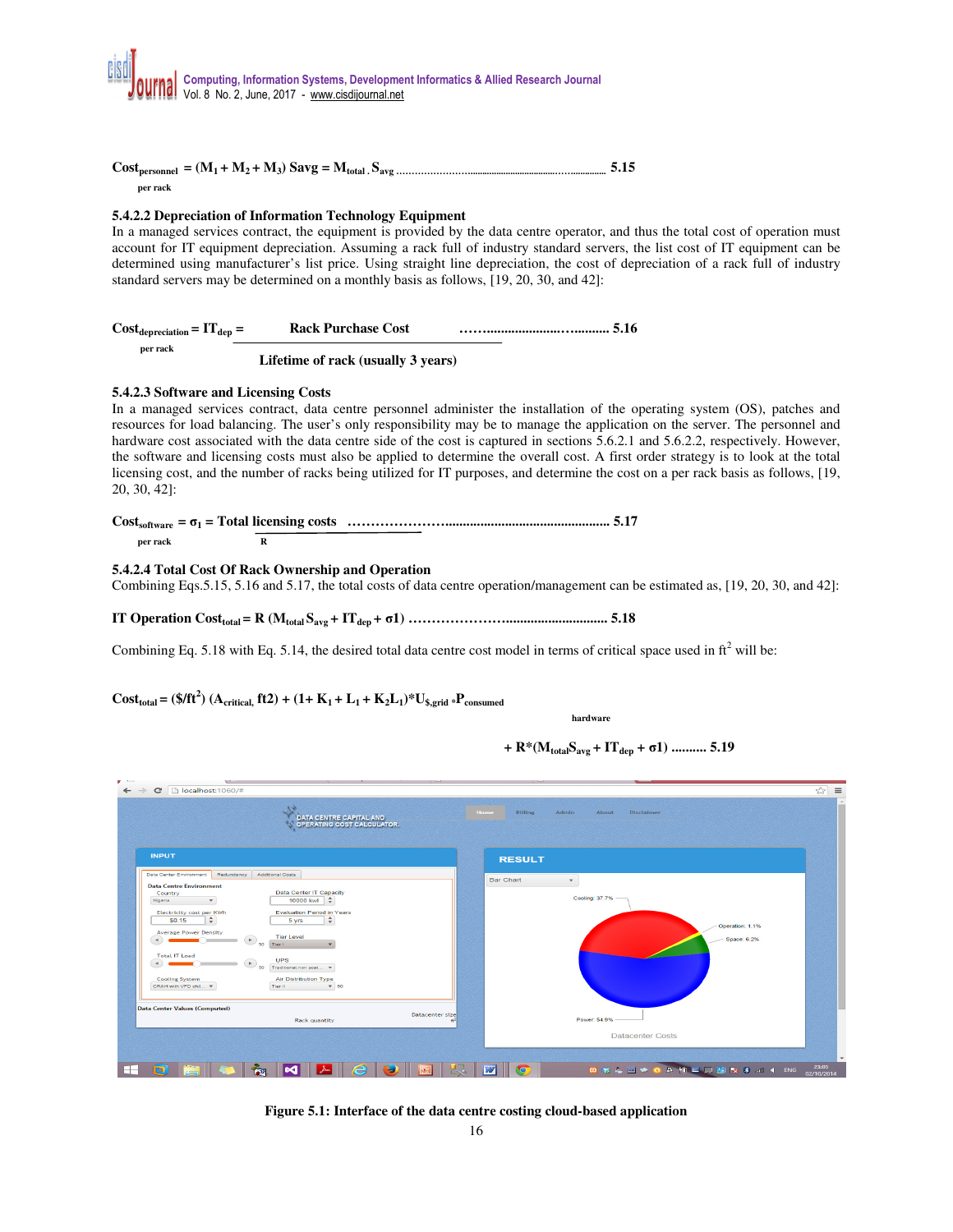# **6 CONCLUSION**

In conclusion, this paper compiles and presents the cost of building and maintaining data centres from measured data and summarized them in simple models. These models can be used to calculate the true total cost of ownership or building a new data centre facility, assess potential modifications in the design of such a facility, or analyze the potential costs and benefits of offsite computing solutions. In addition I discovered out that the cost model presented in this research suggests that the total annual cost of ownership for a fully optimized modular data centre can be several million dollars lower than typical data centres found in the market today.

# **REFERENCES**

- [1] Turner, P.W., and Seader, J.H. (2006), Dollars per kW plus Dollars per Square Foot Are a Better Data Center Cost Model than Dollars per Square Foot Alone. The Uptime Institute, Inc U.S.A.
- [2] Wendy, T., Wallach, D.A., Chang, F., Dean, J., Ghemawat, S., Hsieh, W.C., Burrows, M., Chandra, T., and Fykes, A. (2012), 2 Keys to Keeping Data Center Project Costs under Control, Technical report published by American Power Conversion, (APC) by Schneider Electric, Data Centre Science Centre.
- [3] Wendy, T. (2008), Data Center Physical Infrastructure: Optimizing business value, Technical report published by American Power Conversion, (APC) White Paper No. 116 by Schneider Electric Data Centre Science Centre.
- [4] Wendy, T. (2012), TCO Analysis of a Traditional Data Center vs. a Scalable, Containerized Data Center, Technical report published by American Power Conversion, **(**APC) White Paper No. 164 by Schneider Electric, Data Centre Science Centre.
- [5] Rasmussen, N. (2005), Determining Total Cost of Ownership for Data Center and Network Room Infrastructure, Technical report published by American Power Conversion, White Paper No.06.
- [6] Koomey, J., Brill, K., Turner, P.W., Stanley, J., and Taylor, B. (2008), A Simple Model for Determining True Total Cost of Ownership for Data Centers. The Uptime Institute Inc., U.S.A. White Paper Vol. 2.1.
- [7] Wood, T. (2009), Improving Data Centre Resource Management, Deployment and Availability with Virtualization, PhD Dissertation outline presented to the Graduate School of University of Massachusetts, Amherst, Computer Science Department, U.S.A.
- [8] Siemens, (2013), Totally Integrated Power-Application Models for Power Distribution in Data Centres.
- [9] Sauls, G. (2010), Introduction to Data Centres, Certified Data Centre Specialist.
- [10] Aebischer, B., Frischknecht, R., Genoud, C., Huser, A., and Varone, F. (2002), Energy and Eco-Efficiency of Data Centres. A study commissioned by Département de l'intérieur, de L'agriculture et de l'environnement (DIAE) and Service cantonal de l'énergie (ScanE) of the Canton of Geneva, Switzerland.
- [11] ACEEE & CECS (2001), Analysis of Data Centres and their Implications for energy Demand. Washington, DC, American Council for an Energy Efficient Economy (ACEEE); Centre for Energy and Climate Solutions (CECS), (2001).
- [12] Brown, E., Elliott, R.N., and Shipley, A. (2001), Overview of Data Centre and Their Implications for Energy Demand. Washington, DC, American Council for an Energy Efficient Economy (ACEEE), Centre for Energy & Climate Solutions (CECS).
- [13] Mitchell-Jackson, J.D., Koomey, J.G., Nordman, B., Blazek, M., (2001), Data Center Power Requirements: Measurements from Silicon Valley, Master's Thesis, Energy and Resources Group, University of California, Berkeley, California. Available at: http://enduse.lbl.gov/Projects/InfoTech.htm (Accessed on August 10th, 2014).
- [14] World Economic Forum and McKinsey & Company (2014), Risk and Responsibility in a Hyperconnected World. Available at: http://www.wef.org/research (Accessed on September 11th, 2014).
- [15] International Data Corporation (2014), IDC Lowers IT Spending Forecasts Due to Emerging Markets and Mobile Devices Slowdown. Available at: www.idc.com (Accessed on May 16th, 2014).
- [16] The Gartner Group (2014), Gartner Cuts 2014 Global IT Spending Growth Forecast to 2.1%. Available at: http://www.theoutsourceblog.com/2014/07/gartner-cuts-2014-global-it-spending-forecast-to-2.1%/ (Accessed on August, 21st, 2014).
- [17] Muralidharan, N. (2010), Data Centre Business Opportunities: A Case Study with SWOT Analysis.
- [18] American Power Conversion, APC (2003), Determining Total Cost of Ownership for Data Center and Network Room Infrastructure, Technical Report White Paper No. 6, Revision No.3.
- [19] Kevin, L., Parthasarathy, R., Jichuan, C., Chandrakant, P.D., Trevor, M., Steve, R. (2008), Understanding and Designing New Server Architectures for Emerging Warehouse-Computing Environments, IEEE Computer Society, pp. 315-326.
- [20] Patel, C.D., and Amip, S.J. (2005), Cost Model for Planning, Development and Operation of a Data Center" Internet Systems and Storage Laboratory, HPL-2005- 107(R.1), HP Laboratories, Palo Alto, CA, U.S.A.
- [21] Maltz, D.A., Greenberg, A., Hamilton, J., and Patel, P. (2008), The Cost of a Cloud: Research Problems in Data Center Networks, Microsoft Research, Redmond, WA, USA.